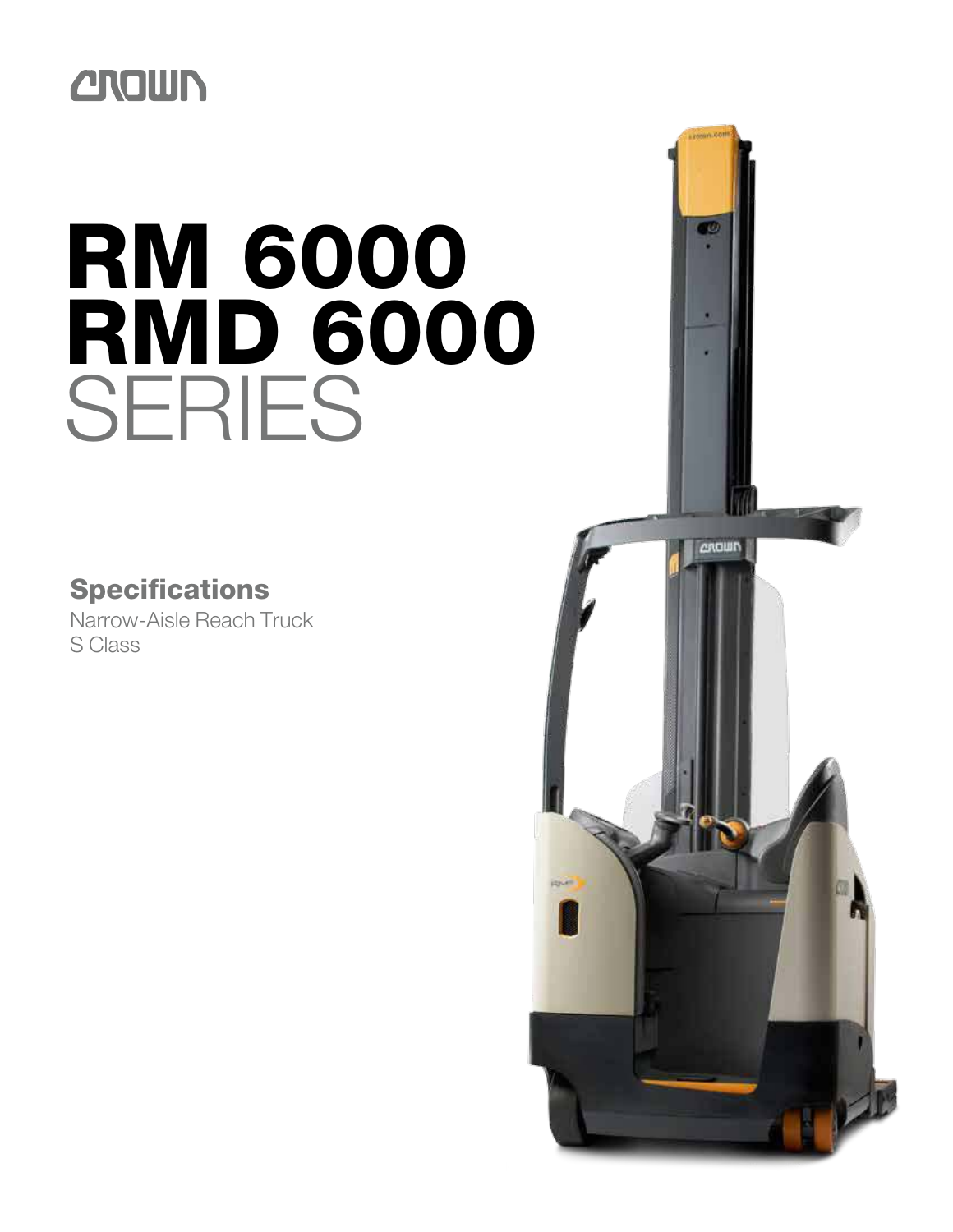

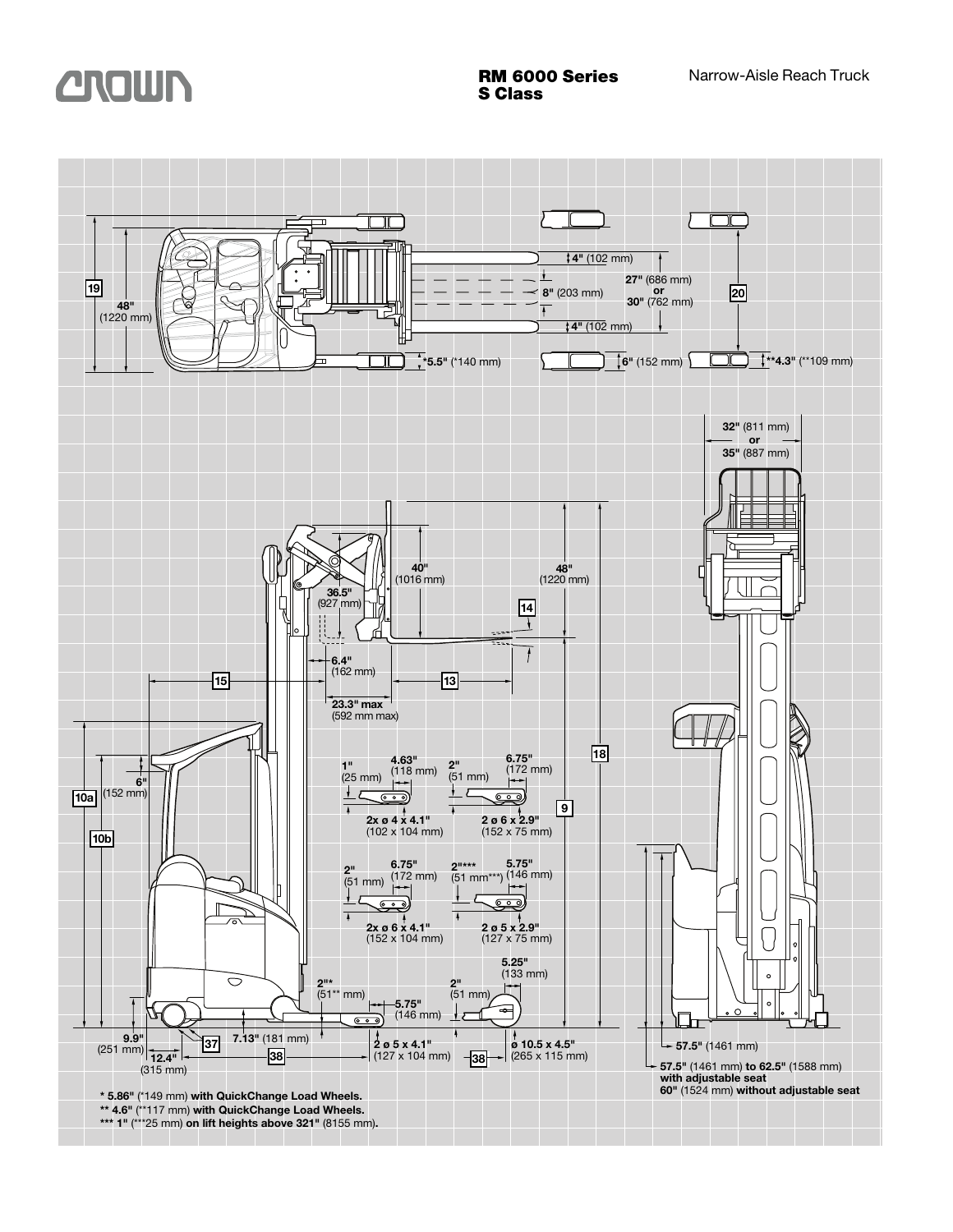#### RM 6000 Series S Class

|                      |                                                                                                                                                                                                                                                                                      | <b>Manufacturer</b>               |                          |          |                                             | <b>Crown Equipment Corporation</b> |  |  |  |  |  |
|----------------------|--------------------------------------------------------------------------------------------------------------------------------------------------------------------------------------------------------------------------------------------------------------------------------------|-----------------------------------|--------------------------|----------|---------------------------------------------|------------------------------------|--|--|--|--|--|
|                      | $\overline{2}$                                                                                                                                                                                                                                                                       | <b>Model</b>                      |                          |          |                                             | <b>RM 6095S</b>                    |  |  |  |  |  |
|                      | 3                                                                                                                                                                                                                                                                                    | Load Capacity*                    | Max                      | lb kg    | 4500                                        | 2000                               |  |  |  |  |  |
|                      | $\overline{4}$                                                                                                                                                                                                                                                                       | <b>Load Center</b>                | Fork Face to Load CG     | in mm    | 24                                          | 600                                |  |  |  |  |  |
|                      | 5                                                                                                                                                                                                                                                                                    | <b>Power</b>                      |                          |          |                                             | 36 Volts                           |  |  |  |  |  |
|                      | 6                                                                                                                                                                                                                                                                                    | <b>Operator Type</b>              | Reach                    |          | Sit / Stand                                 |                                    |  |  |  |  |  |
| General Information  |                                                                                                                                                                                                                                                                                      | <b>Tire Type</b>                  | Load/Caster/Drive        |          |                                             | Poly / Poly / Poly                 |  |  |  |  |  |
|                      | 8                                                                                                                                                                                                                                                                                    | Wheels $(x = driven)$             | Load/Power Unit          |          | 4/2(1x)                                     |                                    |  |  |  |  |  |
|                      |                                                                                                                                                                                                                                                                                      | <b>Mast Type</b>                  | <b>High Visibility</b>   |          |                                             | <b>MM</b>                          |  |  |  |  |  |
|                      | 9                                                                                                                                                                                                                                                                                    | <b>Lift Height</b>                |                          | in mm    | See Mast Chart Below                        |                                    |  |  |  |  |  |
|                      | 10                                                                                                                                                                                                                                                                                   | <b>Guard Height</b>               |                          | in mm    |                                             | See Mast Chart Below               |  |  |  |  |  |
|                      | 13                                                                                                                                                                                                                                                                                   | <b>Forks</b>                      | Standard L x W x T       | in mm    | 36 x 4 x 1.75                               | 914 x 102 x 45                     |  |  |  |  |  |
|                      |                                                                                                                                                                                                                                                                                      |                                   | Optional Lengths         | in mm    | 30, 39, 42, 45, 48                          | 762, 990, 1065, 1145, 1220         |  |  |  |  |  |
|                      | 14                                                                                                                                                                                                                                                                                   | Carriage                          | Tilt F°/B°               | degree   |                                             | 3/4                                |  |  |  |  |  |
| <b>Dimensions</b>    | 15                                                                                                                                                                                                                                                                                   | Headlength**                      | Compartment "E"          | in mm    | 62.40                                       | 1585                               |  |  |  |  |  |
|                      |                                                                                                                                                                                                                                                                                      |                                   | Compartment "F"          | in mm    | 65.90                                       | 1673                               |  |  |  |  |  |
|                      | 17                                                                                                                                                                                                                                                                                   | <b>Overall Collapsed Height</b>   |                          | in mm    |                                             | See Mast Chart Below               |  |  |  |  |  |
|                      | 18                                                                                                                                                                                                                                                                                   | <b>Overall Extended Height</b>    |                          | in mm    |                                             | See Mast Chart Below               |  |  |  |  |  |
|                      | 19                                                                                                                                                                                                                                                                                   | <b>Overall Truck Width</b>        |                          | in mm    |                                             | See Truck Width Chart, page 6      |  |  |  |  |  |
|                      | 20                                                                                                                                                                                                                                                                                   | Inside Straddle Width***          | In 1" (25 mm) increments | in mm    | $34 - 50$                                   | 865-1270                           |  |  |  |  |  |
|                      | 24                                                                                                                                                                                                                                                                                   | <b>Speed Travel</b>               | Power Unit First (E/L)   | mph km/h | 8.3 / 7.5                                   | 13.4 / 12.1                        |  |  |  |  |  |
|                      |                                                                                                                                                                                                                                                                                      |                                   | Forks First (E/L)        | mph km/h | 6.9/6.2                                     | 11.1 / 10.0                        |  |  |  |  |  |
|                      | 25                                                                                                                                                                                                                                                                                   | Speed Lift - AC +                 | Empty                    | fpm mm/s | 160                                         | 813                                |  |  |  |  |  |
|                      |                                                                                                                                                                                                                                                                                      |                                   | 1000 lb (454 kg)         | fpm mm/s | 139                                         | 706                                |  |  |  |  |  |
|                      |                                                                                                                                                                                                                                                                                      |                                   | 2000 lb (907 kg)         | fpm mm/s | 121                                         | 615                                |  |  |  |  |  |
|                      |                                                                                                                                                                                                                                                                                      |                                   | 3000 lb (1361 kg)        | fpm mm/s | 105                                         | 533                                |  |  |  |  |  |
| Performance          |                                                                                                                                                                                                                                                                                      |                                   | 3500 lb (1586 kg)        | fpm mm/s | $\overline{98}$                             | 498                                |  |  |  |  |  |
|                      |                                                                                                                                                                                                                                                                                      |                                   | 4000 lb (1815 kg)        | fpm mm/s | 96                                          | 488                                |  |  |  |  |  |
|                      |                                                                                                                                                                                                                                                                                      |                                   | 4500 lb (2000 kg)        | fpm mm/s | 95                                          | 483                                |  |  |  |  |  |
|                      | 26                                                                                                                                                                                                                                                                                   | <b>Speed Lower</b>                | Empty/Loaded             | fpm mm/s | 110/110                                     | 559/559                            |  |  |  |  |  |
|                      | 26a                                                                                                                                                                                                                                                                                  | Speed Xpress <sup>™</sup> Lower   | Empty/Loaded             | fpm mm/s | 110 - 240 / 110 - 240 ++                    | 559-1219 / 559-1219 ++             |  |  |  |  |  |
|                      | 37                                                                                                                                                                                                                                                                                   | <b>Tires</b>                      | Size - Drive/Caster      | in mm    | $13 \times 5.5 / 8.5 \times 2.7 \times (2)$ | 330 x 140 / 216 x 69 (2)           |  |  |  |  |  |
|                      | 38                                                                                                                                                                                                                                                                                   | <b>Wheelbase (Standard Wheel)</b> | Compartment "E"          | in mm    | 64.88                                       | 1648                               |  |  |  |  |  |
|                      |                                                                                                                                                                                                                                                                                      |                                   | Compartment "F"          | in mm    | 68.38                                       | 1737                               |  |  |  |  |  |
|                      | 39                                                                                                                                                                                                                                                                                   | <b>Suspension</b>                 | Drive                    |          |                                             | Articulated                        |  |  |  |  |  |
| Chassis              |                                                                                                                                                                                                                                                                                      |                                   | Caster                   |          |                                             | Articulated, Swivel                |  |  |  |  |  |
|                      | 42                                                                                                                                                                                                                                                                                   | <b>Brakes</b>                     | Drive                    |          |                                             | Elec Release / Mech Applied        |  |  |  |  |  |
|                      |                                                                                                                                                                                                                                                                                      |                                   | Caster                   |          |                                             | <b>Electronically Applied</b>      |  |  |  |  |  |
|                      |                                                                                                                                                                                                                                                                                      |                                   | Parking                  |          |                                             | Elec Release / Mech Applied        |  |  |  |  |  |
| $\star\star$<br>$^+$ | Contact factory. Capacity may be subject to derating at height.<br>Sideshift included.<br>Inside straddle is decreased .35" (9 mm) with Quick Change Load Wheels.<br>Maximum lift speeds with the maximum available battery compartment.<br>†† Average speed is 205 fpm (1041 mm/s). |                                   |                          |          |                                             |                                    |  |  |  |  |  |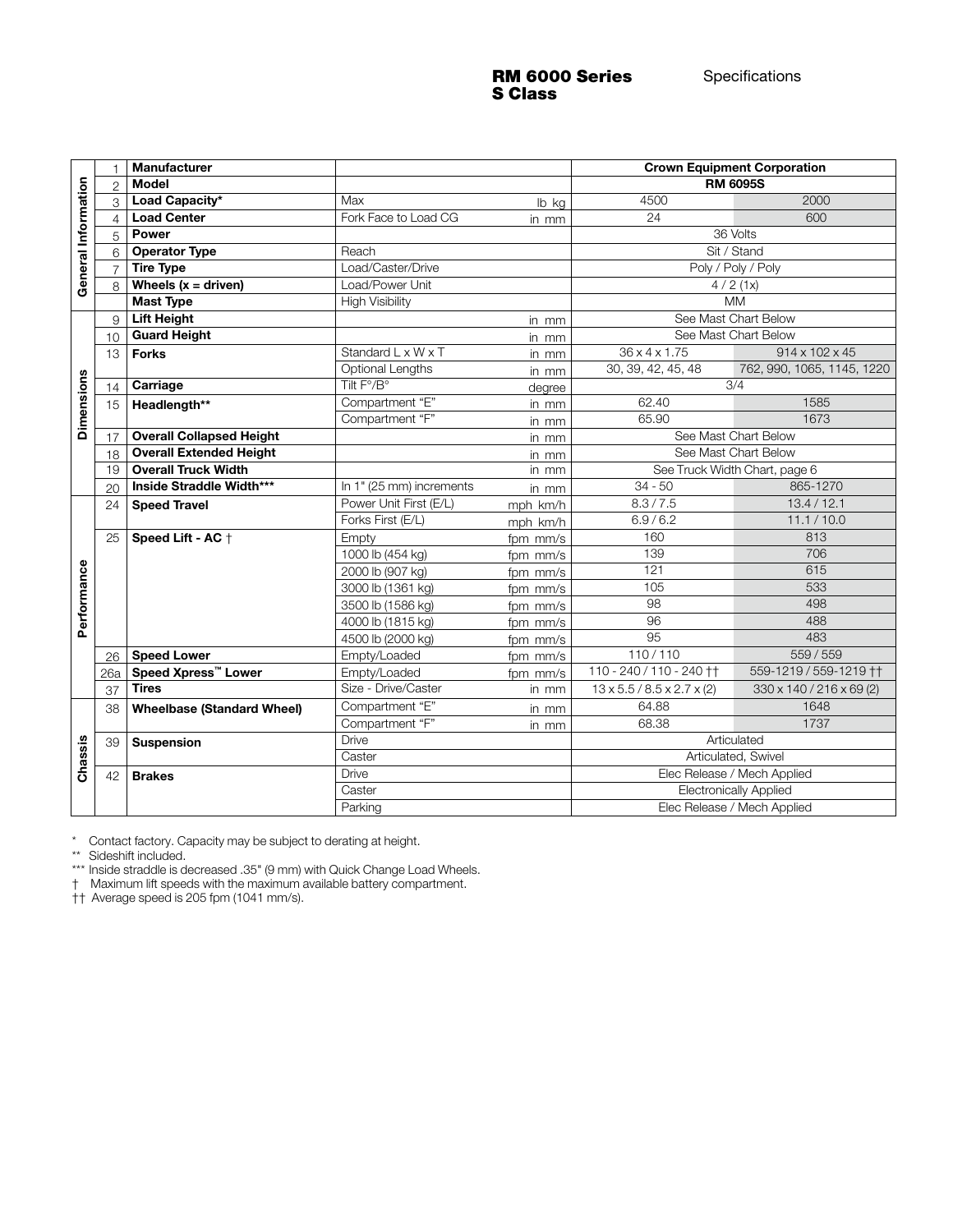#### RM 6000 Series S Class

|             | <b>Mast Chart</b> |                                          |           | <b>TT-RM 6095S</b> |          |          |      |      |      |      |                 |      |      |              |      |          |      |
|-------------|-------------------|------------------------------------------|-----------|--------------------|----------|----------|------|------|------|------|-----------------|------|------|--------------|------|----------|------|
|             |                   | <b>9</b> Lift Height                     | in<br>mm  | 192                | 4875     | 210      | 5335 | 240  | 6095 | 270  | 6860            | 300  | 7620 | $32^{\circ}$ | 8155 | 341      | 8660 |
|             |                   | Free Lift*                               | in<br>mm  | 27                 | 685      | 39       | 990  | 59   | 1495 |      | 1800            | 83   | 2105 | 92           | 2335 | $10^{-}$ | 2565 |
|             |                   | 10a Guard Height- Top Front              | in mm     | 89                 | 2261     | 95       | 2413 | 107  | 2718 | 107  | 2718            | 107  | 2718 | 107          | 2718 | 107      | 2718 |
| <b>Mast</b> |                   | 10b Guard Height- Top Back               | in mm     | 89                 | 2261     | 95       | 2413 | 95   | 2413 | 95   | 2413            | 95   | 2413 | 95           | 2413 | 95       | 2413 |
|             |                   | Overall Collapsed Height                 | in mm     | 89                 | 2260     | 95       | 2415 | 107  | 2720 | 119  | 3025            | 131  | 3325 | 140          | 3555 | 149      | 3785 |
|             | 181               | Overall Extended Height*                 | in mm     | 240                | 6100     | 258      | 6555 | 288  | 7315 | 318  | <b>8080</b>     | 348  | 8840 | 369          | 9375 | 389      | 9880 |
|             |                   | Minimum Straddle OD                      | in mm     | 42                 | 1067     | 42       | 1067 | 42   | 1067 | 42   | 1067            | 42   | 1067 | 42           | 1067 | 42       | 1067 |
|             |                   | Truck Weight w/o Battery                 |           |                    |          |          |      |      |      |      | <b>RM 6095S</b> |      |      |              |      |          |      |
| Weight      |                   | "F"                                      | lb.<br>kg | 6894               | 3127     | 701<br>З | 3181 | 7205 | 3268 | 7513 | 3408            | 773  | 3526 | 8058         | 3655 | 8201     | 3720 |
|             |                   | Battery Compartment $\frac{1}{\sqrt{2}}$ | kg        | 7000               | 75<br>31 | 119      | 3229 | 731  | 3316 | 7619 | 3456            | 7879 | 3574 | 8166         | 3704 | 8307     | 3768 |

|             | <b>Mast Chart</b> |                                             |                     | - RM 6095S      |       |      |       |      |       |      |       |      |       |      |       |  |
|-------------|-------------------|---------------------------------------------|---------------------|-----------------|-------|------|-------|------|-------|------|-------|------|-------|------|-------|--|
|             |                   | 9 Lift Height                               | in<br>mm            | 366             | 9295  | 400  | 10160 | 421  | 10690 | 442  | 1225  | 475  | 12065 | 505  | 12825 |  |
|             |                   | Free Lift*                                  | in<br>mm            | 12              | 2845  | 124  | 3150  | 130  | 3305  | 142  | 3605  | 154  | 3910  | 166  | 4215  |  |
|             |                   | 10a Guard Height- Top Front                 | mm<br>in.           | 107             | 2718  | 107  | 2718  | 107  | 2718  | 107  | 2718  | 107  | 2718  | 107  | 2718  |  |
| <b>Mast</b> |                   | 10b Guard Height- Top Back                  | in<br>mm            | 95              | 2413  | 95   | 2413  | 95   | 2413  | 95   | 2413  | 95   | 2413  | 95   | 2413  |  |
|             | 17                | Overall Collapsed Height                    | <i>in</i><br>mm     | 160             | 4065  | 172  | 4370  | 178  | 4520  | 190  | 4825  | 202  | 5130  | 214  | 5435  |  |
|             |                   | <b>18 Overall Extended Height*</b>          | in.<br>mm           | 414             | 10515 | 448  | 11380 | 469  | 11915 | 490  | 12450 | 523  | 13285 | 553  | 14050 |  |
|             |                   | Minimum Straddle OD                         | in<br>mm            | 45              | 1143  | 48   | 1219  | 50   | 1270  | 50   | 1270  | 50   | 1270  | 50   | 1270  |  |
|             |                   | Truck Weight w/o Battery                    |                     | <b>RM 6095S</b> |       |      |       |      |       |      |       |      |       |      |       |  |
| Weight      |                   | "F"                                         | $\mathsf{lb}$<br>kg | 8450            | 3833  | 8662 | 3929  | 8783 | 3984  | na   | na    | na   | na    | na   | na    |  |
|             |                   | Battery Compartment $\frac{1}{\sqrt{2\pi}}$ | $\mathbb{I}$<br>kg  | 8556            | 3881  | 8770 | 3978  | 8889 | 4032  | 9129 | 4141  | 9425 | 4275  | 9610 | 4359  |  |

\* With load backrest 48" (1220 mm).

Note: Above 321" (8155 mm), 6" (152 mm) high load wheel standard.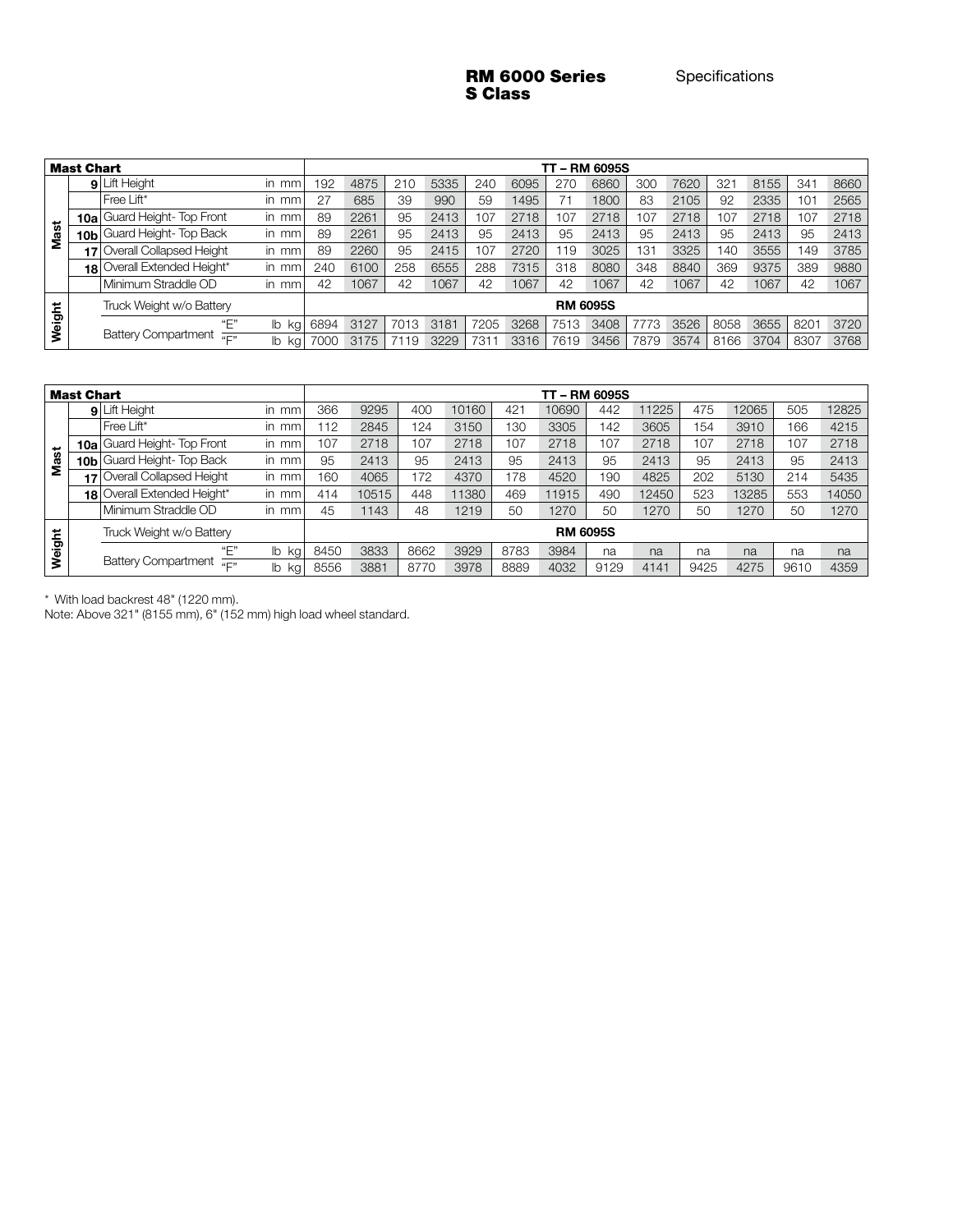

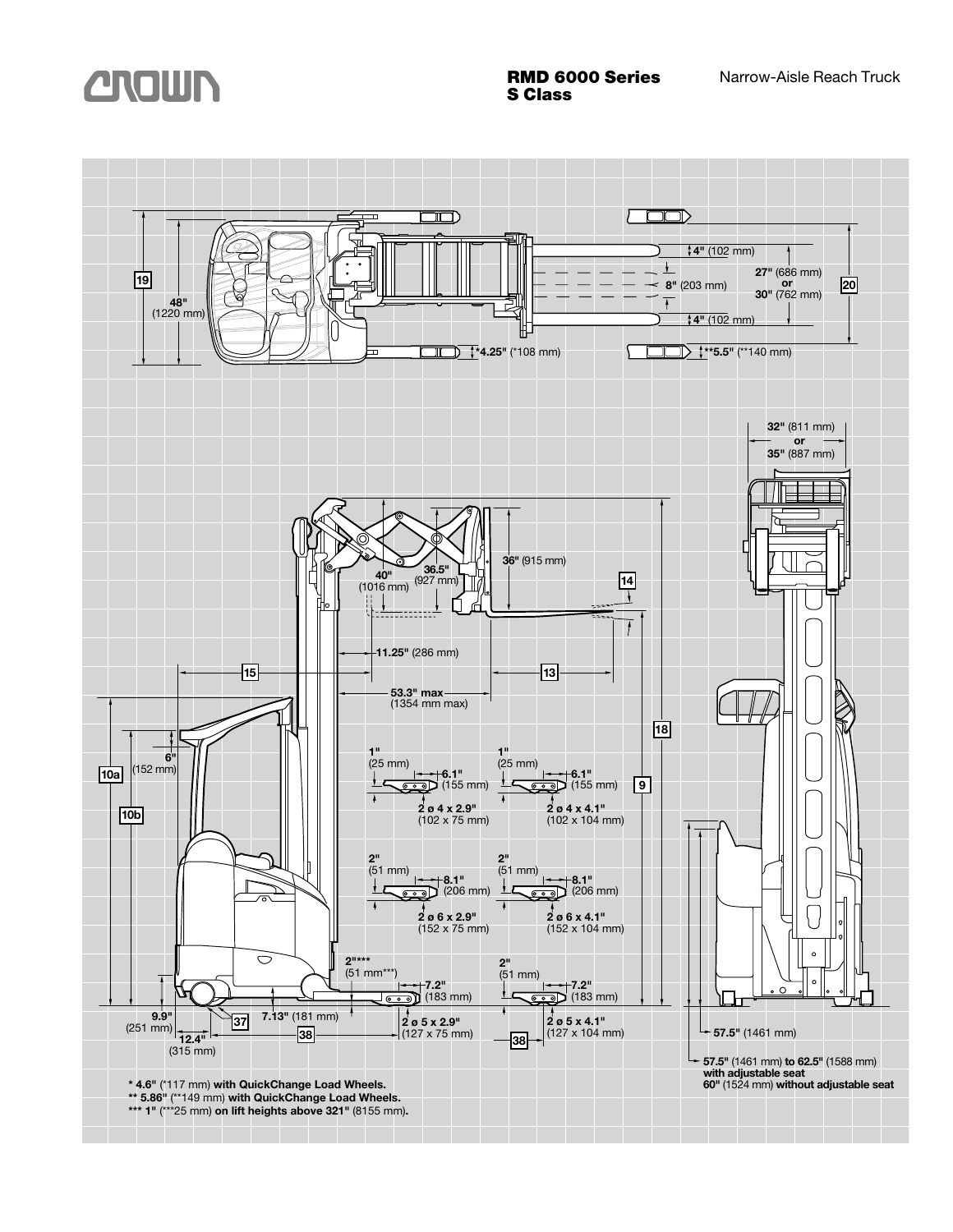#### RMD 6000 Series S Class

|                     |                                                                                                                                                                                                                                                                                            | <b>Manufacturer</b>               |                          |                                   |                                             | <b>Crown Equipment Corporation</b> |  |  |  |  |  |  |  |
|---------------------|--------------------------------------------------------------------------------------------------------------------------------------------------------------------------------------------------------------------------------------------------------------------------------------------|-----------------------------------|--------------------------|-----------------------------------|---------------------------------------------|------------------------------------|--|--|--|--|--|--|--|
|                     | $\overline{2}$                                                                                                                                                                                                                                                                             | <b>Model</b>                      |                          |                                   |                                             | <b>RMD 6095S</b>                   |  |  |  |  |  |  |  |
|                     | 3                                                                                                                                                                                                                                                                                          | Load Capacity*                    | Max                      | lb kg                             | 3200                                        | 1450                               |  |  |  |  |  |  |  |
|                     | 4                                                                                                                                                                                                                                                                                          | <b>Load Center</b>                | Fork Face to Load CG     | in mm                             | 24                                          | 600                                |  |  |  |  |  |  |  |
| General Information | 5                                                                                                                                                                                                                                                                                          | Power                             |                          |                                   |                                             | 36 Volts                           |  |  |  |  |  |  |  |
|                     | 6                                                                                                                                                                                                                                                                                          | <b>Operator Type</b>              | Reach                    |                                   | Sit / Stand                                 |                                    |  |  |  |  |  |  |  |
|                     |                                                                                                                                                                                                                                                                                            | <b>Tire Type</b>                  | Load/Caster/Drive        |                                   | Poly / Poly / Poly                          |                                    |  |  |  |  |  |  |  |
|                     | 8                                                                                                                                                                                                                                                                                          | Wheels $(x = driven)$             | Load/Power Unit          |                                   |                                             | 4/2(1x)                            |  |  |  |  |  |  |  |
|                     |                                                                                                                                                                                                                                                                                            | <b>Mast Type</b>                  | <b>High Visibility</b>   |                                   |                                             | <b>MM</b>                          |  |  |  |  |  |  |  |
|                     | 9                                                                                                                                                                                                                                                                                          | <b>Lift Height</b>                |                          | in mm                             |                                             | See Mast Chart Below               |  |  |  |  |  |  |  |
|                     | 10                                                                                                                                                                                                                                                                                         | <b>Guard Height</b>               |                          | in mm                             |                                             | See Mast Chart Below               |  |  |  |  |  |  |  |
|                     | 13                                                                                                                                                                                                                                                                                         | <b>Forks</b>                      | Standard L x W x T       | $36 \times 4 \times 1.5$<br>in mm |                                             |                                    |  |  |  |  |  |  |  |
|                     |                                                                                                                                                                                                                                                                                            |                                   | Optional Lengths         | in mm                             | 30, 39, 42, 45, 48                          | 762, 990, 1065, 1145, 1220         |  |  |  |  |  |  |  |
|                     | 14                                                                                                                                                                                                                                                                                         | Carriage                          | Tilt F°/B°               | degree                            |                                             | 3/4                                |  |  |  |  |  |  |  |
|                     | 15                                                                                                                                                                                                                                                                                         | Headlength**                      | Compartment "E"          | in mm                             | 67.30                                       | 1709                               |  |  |  |  |  |  |  |
| <b>Dimensions</b>   |                                                                                                                                                                                                                                                                                            |                                   | Compartment "F"          | in mm                             | 70.80                                       | 1798                               |  |  |  |  |  |  |  |
|                     | 17                                                                                                                                                                                                                                                                                         | <b>Overall Collapsed Height</b>   |                          | in mm                             |                                             | See Mast Chart Below               |  |  |  |  |  |  |  |
|                     | 18                                                                                                                                                                                                                                                                                         | <b>Overall Extended Height</b>    |                          | in mm                             |                                             | See Mast Chart Below               |  |  |  |  |  |  |  |
|                     | 19                                                                                                                                                                                                                                                                                         | <b>Overall Truck Width</b>        |                          | in mm                             |                                             | See Truck Width Chart, page 6      |  |  |  |  |  |  |  |
|                     | 20                                                                                                                                                                                                                                                                                         | Inside Straddle Width***          | In 1" (25 mm) increments | in mm                             | $34 - 50$                                   | 865 - 1270                         |  |  |  |  |  |  |  |
|                     | 24                                                                                                                                                                                                                                                                                         | <b>Speed Travel</b>               | Power Unit First (E/L)   | mph km/h                          | 8.3 / 7.5                                   | 13.4/12.1                          |  |  |  |  |  |  |  |
|                     |                                                                                                                                                                                                                                                                                            |                                   | Forks First (E/L)        | mph km/h                          | 6.9/6.2                                     | 11.1 / 10.0                        |  |  |  |  |  |  |  |
|                     | 25                                                                                                                                                                                                                                                                                         | Speed Lift - AC +                 | Empty                    | fpm mm/s                          | 160                                         | 813                                |  |  |  |  |  |  |  |
|                     |                                                                                                                                                                                                                                                                                            |                                   | 1000 lb (454 kg)         | fpm mm/s                          | 139                                         | 706                                |  |  |  |  |  |  |  |
|                     |                                                                                                                                                                                                                                                                                            |                                   | 2000 lb (907 kg)         | fpm mm/s                          | 121                                         | 615                                |  |  |  |  |  |  |  |
| Performance         |                                                                                                                                                                                                                                                                                            |                                   | 3000 lb (1361 kg)        | fpm mm/s                          | 105                                         | 533                                |  |  |  |  |  |  |  |
|                     | 26                                                                                                                                                                                                                                                                                         | <b>Speed Lower</b>                | Empty/Loaded             | fpm mm/s                          | 110/110                                     | 559 / 559                          |  |  |  |  |  |  |  |
|                     | 26a                                                                                                                                                                                                                                                                                        | Speed Xpress <sup>™</sup> Lower   | Empty/Loaded             | fpm mm/s                          | 110 - 240 / 110 - 240 † †                   | 559-1219 / 559-1219 ††             |  |  |  |  |  |  |  |
|                     | 37                                                                                                                                                                                                                                                                                         | <b>Tires</b>                      | Size - Drive/Caster      | in mm                             | $13 \times 5.5 / 8.5 \times 2.7 \times (2)$ | 330 x 140 / 216 x 69x (2)          |  |  |  |  |  |  |  |
|                     | 38                                                                                                                                                                                                                                                                                         | <b>Wheelbase (Standard Wheel)</b> | Compartment "E"          | in mm                             | 64.88                                       | 1648                               |  |  |  |  |  |  |  |
|                     |                                                                                                                                                                                                                                                                                            |                                   | Compartment "F"          | in mm                             | 68.38                                       | 1737                               |  |  |  |  |  |  |  |
| Chassis             | 39                                                                                                                                                                                                                                                                                         | <b>Suspension</b>                 | <b>Drive</b>             |                                   |                                             | Articulated                        |  |  |  |  |  |  |  |
|                     |                                                                                                                                                                                                                                                                                            |                                   | Caster                   |                                   |                                             | Articulated, Swivel                |  |  |  |  |  |  |  |
|                     | 42                                                                                                                                                                                                                                                                                         | <b>Brakes</b>                     | <b>Drive</b>             |                                   |                                             | Elec Release / Mech Applied        |  |  |  |  |  |  |  |
|                     |                                                                                                                                                                                                                                                                                            |                                   | Caster                   |                                   |                                             | <b>Electronically Applied</b>      |  |  |  |  |  |  |  |
|                     | Elec Release / Mech Applied<br>Parking                                                                                                                                                                                                                                                     |                                   |                          |                                   |                                             |                                    |  |  |  |  |  |  |  |
| $^{\star\star}$     | Contact factory. Capacity may be subject to derating at height.<br>Sideshift included.<br>*** Inside straddle is decreased .35" (9 mm) with Quick Change Load Wheels.<br>† Maximum lift speeds with the maximum available battery compartment.<br>†† Average speed is 205 fpm (1041 mm/s). |                                   |                          |                                   |                                             |                                    |  |  |  |  |  |  |  |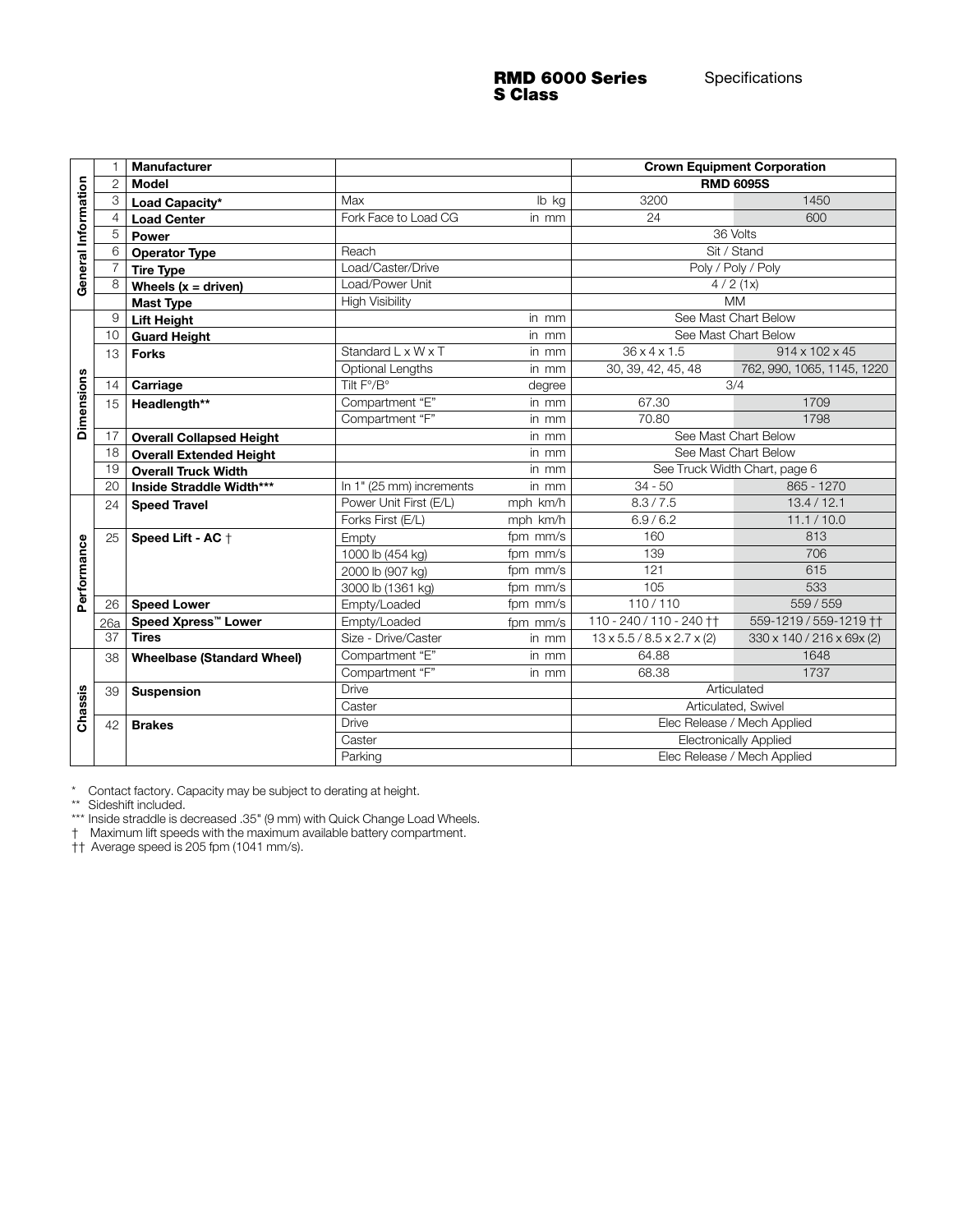#### RMD 6000 Series S Class

|             | <b>Mast Chart</b> |                                               |                    |      |      |      |      |      |      |      | - RMD 6095S      |      |      |         |      |                |      |
|-------------|-------------------|-----------------------------------------------|--------------------|------|------|------|------|------|------|------|------------------|------|------|---------|------|----------------|------|
|             | 9                 | Lift Height                                   | in.<br>mm          | 192  | 4875 | 210  | 5335 | 240  | 6095 | 270  | 6860             | 300  | 7620 | 321     | 8155 | 341            | 8660 |
|             |                   | Free Lift*                                    | in<br>mm           | 27   | 685  | 39   | 990  | 63   | 1600 | 75   | 1905             | 87   | 2210 | 96      | 2438 | 0 <sub>5</sub> | 2667 |
|             | 10a               | Guard Height- Top Front                       | in<br>mm           | 89   | 2261 | 95   | 2413 | 107  | 2718 | 107  | 2718             | 107  | 2718 | 107     | 2718 | 07             | 2718 |
| <b>Mast</b> | 10b l             | Guard Height-Top Back                         | in<br>mm           | 89   | 2261 | 95   | 2413 | 95   | 2413 | 95   | 2413             | 95   | 2413 | 95      | 2413 | 95             | 2413 |
|             |                   | Overall Collapsed Height                      | in<br>mm           | 89   | 2260 | 95   | 2415 | 107  | 2720 | 19   | 3025             | 131  | 3325 | 140     | 3555 | 49             | 3785 |
|             | 18                | Overall Extended Height*                      | in<br>mm           | 234  | 5945 | 250  | 6350 | 288  | 7115 | 310  | 7875             | 340  | 8640 | 361     | 9170 | 381            | 9680 |
|             |                   | Minimum Straddle OD                           | in<br>mm           | 42   | 1067 | 42   | 1067 | 42   | 1067 | 42   | 1067             | 42   | 1067 | 42      | 1067 | 42             | 1067 |
| Weight      |                   | Truck Weight w/o Battery                      |                    |      |      |      |      |      |      |      | <b>RMD 6095S</b> |      |      |         |      |                |      |
|             |                   | "E"                                           | $\mathsf{I}$<br>kg | 7079 | 321  | 198  | 3265 | 7390 | 3352 | 7701 | 3493             | 7961 | 361  | 8245    | 3740 | 8386           | 3804 |
|             |                   | <b>Battery Compartment</b><br>$\mu_{\square}$ | lb kg              | 185  | 3259 | 7304 | 3313 | 7498 | 3401 | 7807 | 3541             | 8067 | 3659 | $835 -$ | 3788 | 8492           | 3852 |

|        | <b>Mast Chart</b> |                                             |                                 | - RMD 6095S<br>тт |       |      |       |      |                  |      |       |      |       |      |       |  |
|--------|-------------------|---------------------------------------------|---------------------------------|-------------------|-------|------|-------|------|------------------|------|-------|------|-------|------|-------|--|
|        |                   | 9 Lift Height                               | in.<br>mm                       | 366               | 9295  | 400  | 10160 | 421  | 10695            | 442  | 11225 | 475  | 12065 | 505  | 12825 |  |
|        |                   | Free Lift*                                  | in<br>mm                        | 116               | 2946  | 128  | 3251  | 134  | 3403             | 146  | 3708  | 158  | 4013  | 170  | 4318  |  |
|        |                   | 10a Guard Height- Top Front                 | in<br>mm                        | 107               | 2718  | 107  | 2718  | 107  | 2718             | 107  | 2718  | 107  | 2718  | 107  | 2718  |  |
| Mast   |                   | 10b Guard Height- Top Back                  | in<br>mm                        | 95                | 2413  | 95   | 2413  | 95   | 2413             | 95   | 2413  | 95   | 2413  | 95   | 2413  |  |
|        |                   | <b>Overall Collapsed Height</b>             | in<br>mm                        | 160               | 4065  | 172  | 4370  | 178  | 4520             | 190  | 4825  | 202  | 5130  | 214  | 5435  |  |
|        | 18                | Overall Extended Height*                    | in<br>mm                        | 406               | 10315 | 440  | 11180 | 461  | 11710            | 482  | 12245 | 515  | 13085 | 545  | 13845 |  |
|        |                   | Minimum Straddle OD                         | in<br>mm                        | 45                | 1143  | 48   | 1219  | 50   | 1270             | 50   | 1270  | 50   | 1270  | 50   | 1270  |  |
| Weight |                   | Truck Weight w/o Battery                    |                                 |                   |       |      |       |      | <b>RMD 6095S</b> |      |       |      |       |      |       |  |
|        |                   | "Е"                                         | $\mathsf{I}$<br>kg              | 8635              | 3917  | 8849 | 4014  | 8968 | 4068             | na   | na    | na   | na    | na   | na    |  |
|        |                   | Battery Compartment $\frac{1}{\sqrt{2\pi}}$ | $\mathsf{I}$<br>kg <sub>l</sub> | 8741              | 3965  | 8955 | 4062  | 9074 | 4116             | 9315 | 4225  | 9610 | 4359  | 9795 | 4443  |  |

\* To reach carriage with load backrest 36" (915 mm).

Note: Above 321" (8155 mm), 6" (152 mm) high load wheel standard.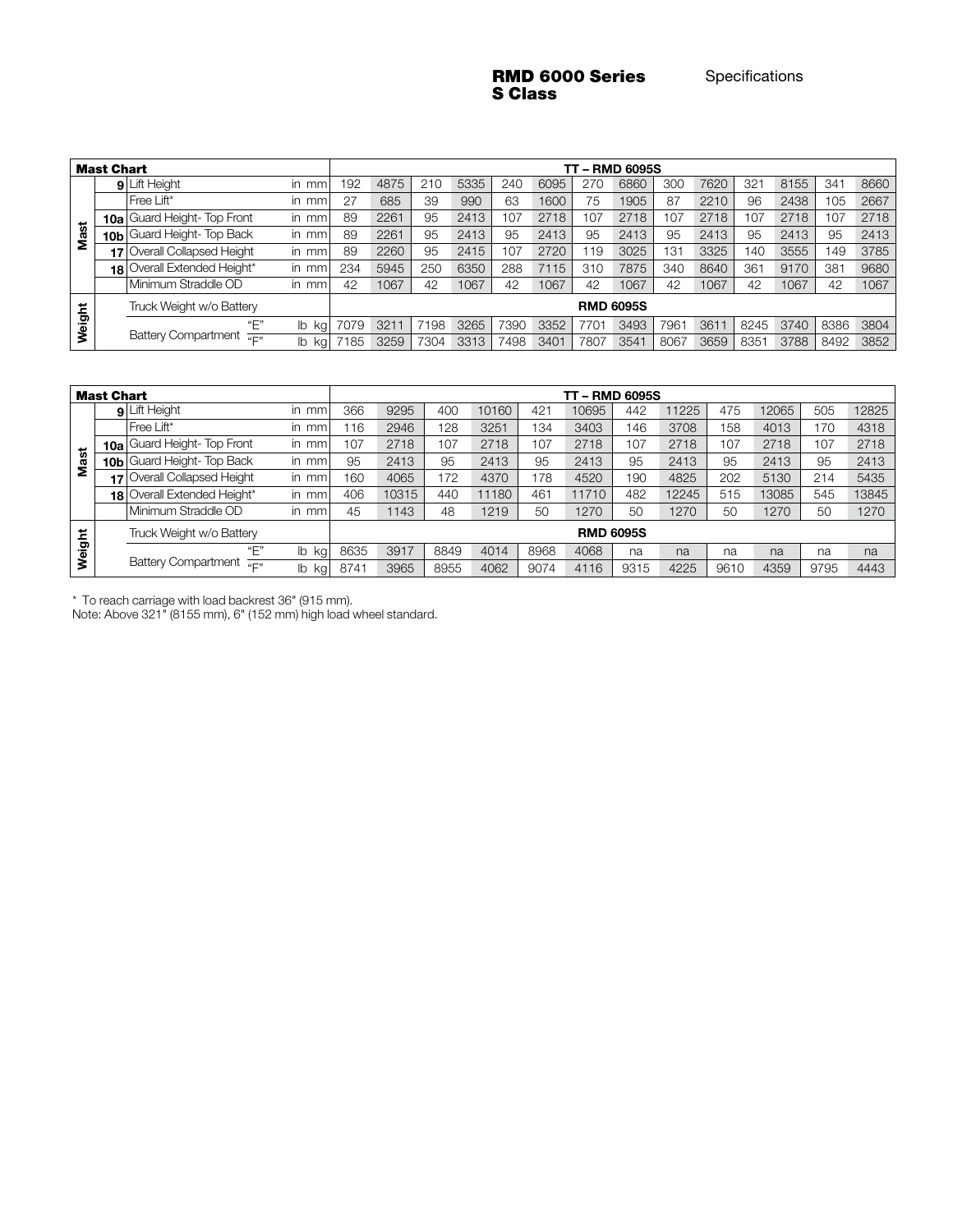#### RM 6000 Series Specifications RMD 6000 Series S Class

|         |    | <b>Battery Removal</b>                         |                                              | Caster Side |                    |                             |  |
|---------|----|------------------------------------------------|----------------------------------------------|-------------|--------------------|-----------------------------|--|
|         | 45 | <b>Type</b>                                    |                                              | Lead Acid   |                    |                             |  |
|         | 46 |                                                | Min Weight/Max Amp-hrs                       |             |                    |                             |  |
|         |    |                                                | <b>Compartment "E"</b>                       |             |                    |                             |  |
|         |    |                                                | "C" Battery - Up to 321" (8155 mm)           | lb/Ah kg/Ah | 2000/930           | 907/930                     |  |
|         |    |                                                | "D" Battery - Up to 341" (8660 mm)           | lb/Ah kg/Ah | 2280 / 1085        | 1034 / 1085                 |  |
|         |    |                                                | "E" Battery - $\leq 400$ " (10160 mm)        | lb/Ah kg/Ah | 2600 / 1240        | 1179 / 1240                 |  |
|         |    |                                                | "E" Battery - 401" - 421" (10185 - 10695 mm) | lb/Ah kg/Ah | 2800/1240          | 1270/1240                   |  |
|         |    |                                                | <b>Compartment "F"</b>                       |             |                    |                             |  |
|         |    |                                                | "E" Battery - $\leq 400$ " (10160 mm)        | lb/Ah kg/Ah | 2600/1240          | 1179/1240                   |  |
|         |    |                                                | "E" Battery - 401" - 505" (10185 - 12825 mm) | lb/Ah kg/Ah | 2800 / 1240        | 1270/1240                   |  |
| Battery |    | н                                              | "F" Battery                                  | lb/Ah kg/Ah | 3100 / 1395        | 1407 / 1395                 |  |
|         |    |                                                |                                              |             |                    |                             |  |
|         |    |                                                | <b>Max Battery Size</b>                      |             |                    |                             |  |
|         |    |                                                | <b>Compartment "E"</b>                       |             | <b>LxWxH</b>       |                             |  |
|         |    | $M^*$                                          | "C" Battery                                  | in mm       | 38.38 x 16.25 x 31 | $975 \times 413 \times 787$ |  |
|         |    |                                                | "D" Battery                                  | in mm       | 38.69 x 18.00 x 31 | 983 x 457 x 787             |  |
|         |    |                                                | "E" Battery                                  | in mm       | 38.69 x 20.75 x 31 | $983 \times 527 \times 787$ |  |
|         |    |                                                | <b>Compartment "F"</b>                       |             |                    |                             |  |
|         |    | * Width is measured on the side of the battery | "E" Battery                                  | in mm       | 38.69 x 20.75 x 31 | $983 \times 527 \times 787$ |  |
|         |    | with lifting hooks                             | "F" Battery                                  | in mm       | 38.69 x 22.75 x 31 | 983 x 578 x 787             |  |
|         |    | Connector Location / Length (J)                | A/9"                                         |             | $A/230$ mm         |                             |  |
|         |    | <b>Standard Connector</b>                      | SB350 Gray                                   |             |                    |                             |  |

#### Truck Width Chart

Overall truck width is either the power unit width (48") (1220 mm) or outrigger OD, whichever is greater. Due to the offset mast and outrigges on the RM, there are some cases when the overall truck width differs from this.

|    | <b>OD</b> |     | <b>Load Wheel</b><br>Width |       | Overall<br>Truck Width |    | <b>OD</b> |           | Load Wheel Width | Overall<br><b>Truck Width</b> |      | <b>OD</b> |      |     | <b>Load Wheel</b><br>Width | Overall<br><b>Truck Width</b> |      |
|----|-----------|-----|----------------------------|-------|------------------------|----|-----------|-----------|------------------|-------------------------------|------|-----------|------|-----|----------------------------|-------------------------------|------|
| 45 | 1143      | 2.9 | 75                         | 49.25 | 1251                   | 45 | 1143      | 4.0 & 4.1 | 102 & 104        | 49.0                          | 1245 | 49        | 1245 | 4.5 | 115                        | 51.0                          | 1295 |
| 46 | 1168      | 2.9 | 75                         | 49.75 | 1264                   | 46 | 1168      | 4.0 & 4.1 | 102 & 104        | 49.5                          | 1257 | 50        | 1270 | 4.5 | 115                        | 51.5                          | 1308 |
| 47 | 1194      | 2.9 | 75                         | 50.25 | 1277                   | 47 | 1194      | 4.0 & 4.1 | 102 & 104        | 50.0                          | 1270 | 51        | 1295 | 4.5 | 115                        | 52.0                          | 1321 |
| 48 | 1220      | 2.9 | 75                         | 50.75 | 1289                   | 48 | 1220      | 4.0 & 4.1 | 102 & 104        | 50.5                          | 1283 | 52        | 1321 | 4.5 | 115                        | 52.5                          | 1334 |
| 49 | 1245      | 2.9 | 75                         | 51.25 | 1302                   | 49 | 1245      | 4.0 & 4.1 | 102 & 104        | 51.0                          | 1295 |           |      |     |                            |                               |      |
| 50 | 1270      | 2.9 | 75                         | 51.75 | 1315                   | 50 | 1270      | 4.0 & 4.1 | 102 & 104        | 51.5                          | 1308 |           |      |     |                            |                               |      |
| 51 | 1295      | 2.9 | 75                         | 52.25 | 1327                   | 51 | 1295      | 4.0 & 4.1 | 102 & 104        | 52.0                          | 1321 |           |      |     |                            |                               |      |
| 52 | 1321      | 2.9 | 75                         | 52.75 | 1340                   | 52 | 1321      | 4.0 & 4.1 | 102 & 104        | 52.5                          | 1334 |           |      |     |                            |                               |      |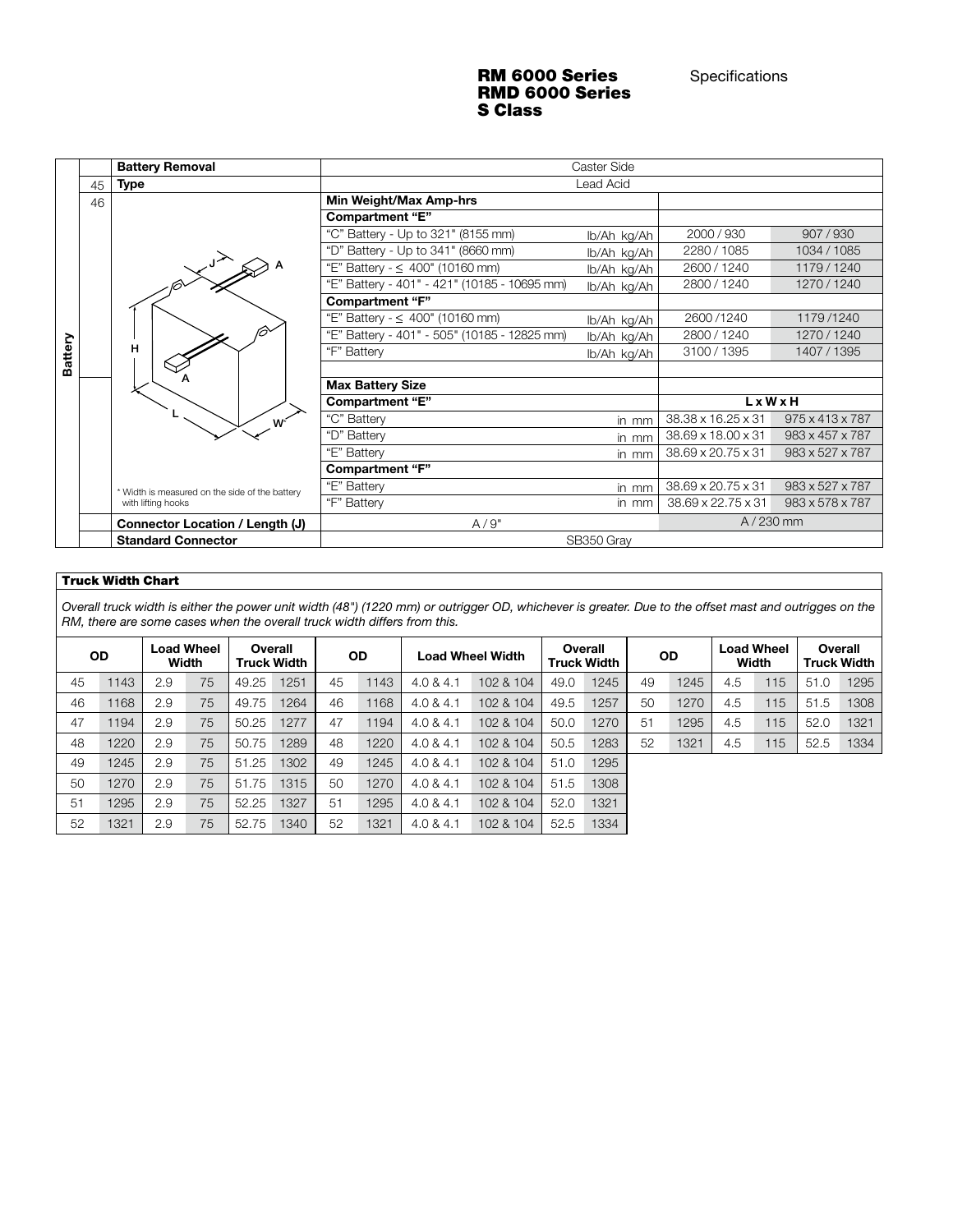#### **Capacity**

Model RM 6095S: 4500 lb (2000 kg) at 24" (600 mm) load center, 36 volt

Model RMD 6095S: 3200 lb (1450 kg) at 24" (600 mm) load center, 36 volt

#### **Batteries**

Battery removal from right side of truck. Standard battery compartment rollers for extraction with mechanized equipment.

#### Standard Equipment

1. MonoLift® mast

- 2. Crown's Access 1 2 3® Comprehensive System Control
- 3. 36 volt system
- 4. AC Traction System
- 5. AC Hydraulics with electronic power steering
- 6. Regenerative Lowering
- 7. OnTrac® Anti-Slip Traction Control
- 8. Operator Compartment
- Variable side stance
	- Flexible five-point positioning
	- Adjustable suspended seat, perch, backrest, and Multi-Task Control armrest
	- Adjustable steer tiller
	- Back support with integral hip support
	- Arm/elbow support padding
	- Padded compartment interior walls
	- Operator console with work surface and storage
	- Entry bar
	- Suspended floor
- $\bullet$  383 in<sup>2</sup> (2470 cm<sup>2</sup>) floor area
- $\bullet$  178 in<sup>2</sup> (1150 cm<sup>2</sup>) upper footrest area
	- Premium urethane floorboard cushion
	- Work Assist® Mirror
- 9. Multi-task control handle
- 10. Crown display
	- Event code display with five (5) key navigation
	- Hour meters / travel distance / stop watch
	- PIN Code access capable
	- Access 1 2 3 diagnostics
	- P1, P2, P3 performance tuning
	- Battery discharge indicator, steer wheel direction indicator, OnTrac® Traction Control indicator
- 11. High visibility power unit
- 12. Angled overhead guard
- 13. Polycarbonate mast guard
- 14. Integrated sideshift RM-2" (51 mm) or 4" (102 mm), RMD-2" (51 mm)
- 15. Load backrest– RM-48" (1220 mm), RMD-36" (915 mm)
- 16. Tilting fork carriage
- 17. Tandem articulating load wheels
- 18. Lift slow down 12" (305 mm) from maximum lift height
- 19. Lift Limit without override
- 20. Chain slack detection
- 21. Crown-manufactured drive and lift motors
- 22. Offset articulated drive axle with 190º steer arc
- 23. Horn
- 24. Emergency power disconnect
- 25. 350 amp battery connector
- 26. Large diameter battery rollers
- 27. Color-coded wiring
- 28. Third post
- 29. Forward steering
- 30. InfoPoint® System with Quick Reference Guide
- 31. Static Strap
- 32. WorkAssist® Accessory Tube

#### Optional Equipment

- 1. Xpress™ Lower 2. Rack Height Select and Tilt
- Position Assist
- 3. Capacity monitor
- 4. Camera and color monitor (Must be Collapsed Height 26" (660 mm) above Overhead Guard)
- 5. Lift limit with override
- 6. Zone Select Key switch
- 7. Bolt-on outrigger tips
- 8. Quick Change bolt-on outrigger tips
- Mesh screen mast guard
- 10. Battery retainer with interlock
- 11. Load backrest RM- 36" (915 mm) and 42" (1067 mm) RMD- 42" (1067 mm) and 48" (1220 mm)
- 12. Overhead guard mesh
- 13. Flat overhead guard
- 14. Polished and tapered forks
- 15. Fork lengths
- 16. Heavy-duty skirt
- 17. Work light
- 18. Strobe light

#### RM 6000 Series Technical Information RMD 6000 Series S Class

The S Class model offers a superior level of flexibility for the operator with an adjustable suspended seat, perch, backrest, armrest, control handle and steer tiller. The combination of these features lets the operator move from a standing, leaning or seated driver position. The stress of standing can be relieved by sitting and the stresses of sitting can be relieved by standing. By changing postures and using different sets of muscles, significant ergonomic, physiological and orthopedic benefits may result. Five-point positioning provides control and stability, starting with the right hand on the multi-task controller and the left hand on the steer tiller. Left foot on the brake pedal and the right foot on the presence sensor. The operator's back is naturally fitted against the wrap-around support cushion. An entry bar with sensors to automatically slow truck travel, encourages safe foot positioning

inside the truck.

operator fatigue.

through the truck.

Clipboard surface and console storage pockets are standard.

The multi-task control enables the operator to maneuver the truck while blending lift and accessory functions for improved productivity. Control handle activation forces are reduced. The soft grip steer tiller with hydrostatic steering or optional electronic power steering reduces

Operator visibility is improved with:

• Low profile power unit • MonoLift<sup>®</sup> mast • Angled overhead guard • Variable side stance Superior thermal management is the result of several design features: reduced heat generating components, positioning of heat generating components away from the compartment, padding to insulate the compartment from heat, and improved air paths

- 19. Console area light
- 20. Travel alarm
- 21. Keyless on/off switch 22. Corrosion/freezer
- conditioning (freezer conditioning includes a 5/8" (16 mm) thick power unit skirt with extended coverage of the drive and caster tires)
- 23. ThermoAssist™ freezer comfort package
- 24. Load wheel sizes and compounds
- 25. Drive tire compounds
- 26. Reverse Steering
	- Short steer tiller
	- Maintenance platform
	- Remote raise/lower
- 27. Work Assist® Accessories:
	- Accessory RF mounting plate
	- Accessory RF mounting bracket
	- Accessory clamp
	- Accessory clip pad
	- Accessory hook
	- Accessory clip pad and hook
	- Accessory pocket

Operator Compartment Soft, rounded surfaces make compartment interior more comfortable. Streamlined exterior smooths entry/exit for the operator. A low floor height, (9.9") (251 mm), first greets the operator. A 383 in<sup>2</sup> (2470 cm<sup>2</sup>) floor and patented suspended floorboard provide comfortable footing. All S Class reach trucks include an upper footrest area, (178 in<sup>2</sup>) (1150 cm<sup>2</sup> ) with smart foot interlocks and brake control. Using these large, exclusive footrests can improve operator comfort. From the standing position, the ability to lift either leg to a footrest can reduce fatigue which increases productivity. The brake pedal design allows variable side-stance positions for the operator. The operator can change positions to increase comfort and productivity.

- Console light
- Fan
- 28. InfoLink® Ready